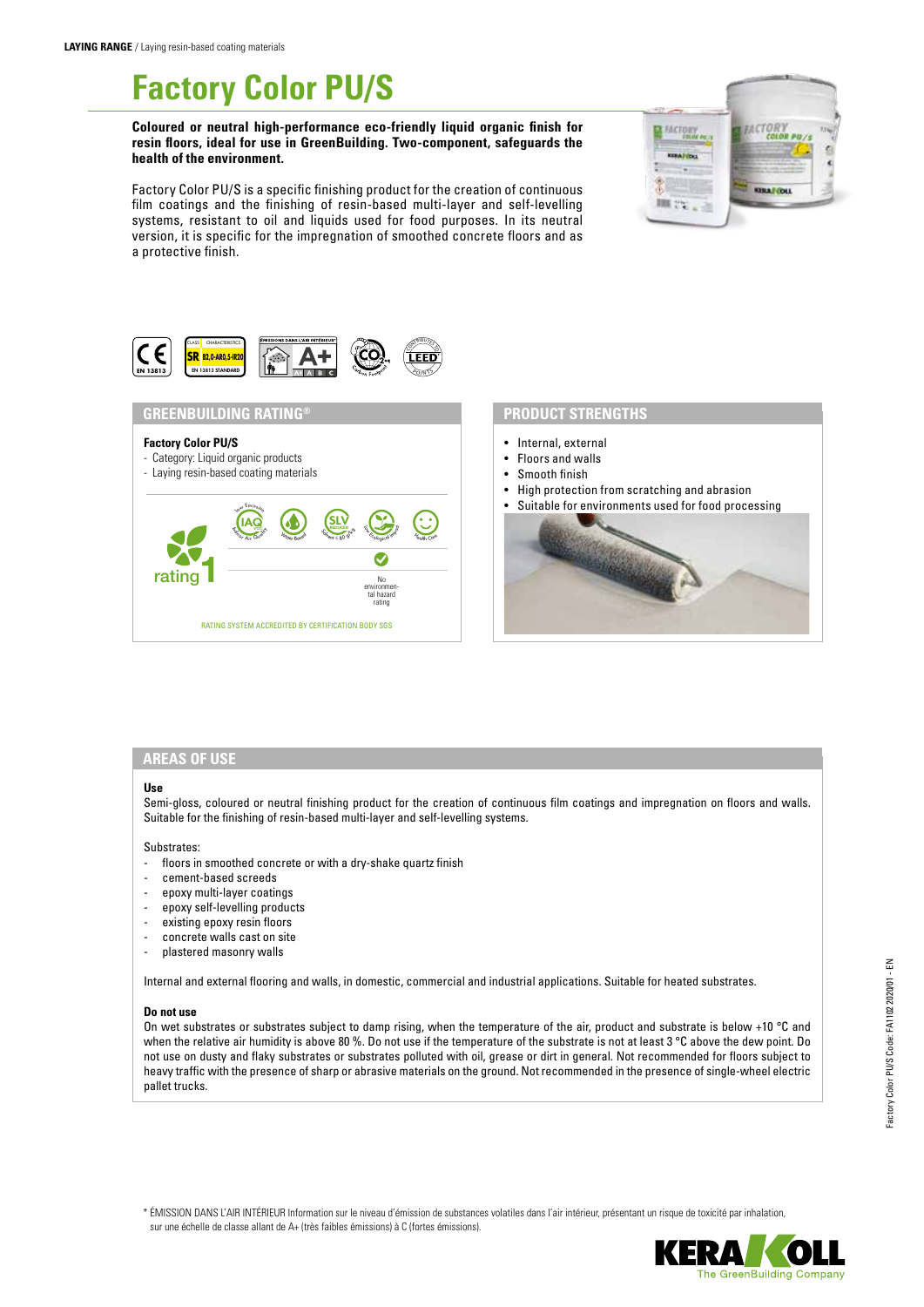#### **Preparation of substrates**

Substrates must be cleaned from dust, oil, grease detaching substances. Shall be permanently dry and free from any high residual moisture rising or in counterthrust. Cement-based substrates must have a residual moisture at a maximum of 4% (2.5% in the case of heated substrate.

The substrate must be stable, non-deformable have already completed the hygrometric shrinkage and without non-stable cracks. The substrates must be mechanically prepared using suitable processing cycle depending on the selected system and perfectly dusted. After they have been cleaned and prepared, substrates must have a surface tear strength >1.5 mPa according to ASTM D 4541 and a compressive strength > 25 N/mm².

IMPREGNATION SYSTEM: substrates in smoothed concrete must be sanded and the dust must be removed.

Internal THIN FILM system: substrates in smoothed concrete, after mechanical preparation and removal of dust, should be treated with Factory Primermaxi EP applied with a roller.

Internal THICK FILM system: on substrates in smoothed concrete, after mechanical preparation and removal of dust, apply a finishing coat obtained mixing Factory Primermaxi EP with Quarzo 1.3 up to 50% (2 parts of Factory Primermaxi EP and 1 part of Quarzo 1.3), using a smooth metal spreader.

Finishing of internal MULTI-LAYER and SELF-LEVELLING systems and resin-based mortar: sand the surface with 80 grain sandpaper and carefully vacuum before applying Factory Color PU/S.

Varnishing of existing external and internal resin floors: check the compatibility of Factory Color PU/S with the existing resin floor. Clean the substrate thoroughly, sand the surface with 80 grain sandpaper and carefully vacuum before applying Factory Color PU/S.

FILM system for walls: external or internal concrete walls cast on site: sand and remove dust. In the presence of irregular substrates, level with geo-mortars from the GeoLite® range or Kerabuild Eco Fix. Prepare the substrate applying Factory Primermaxi EP diluted up to 30% with DD; alternatively consolidate the substrate applying Factory Color PU/S diluted up to 30% with DD.

Internal plastered masonry walls: sand, remove dust and smooth (if necessary) with Keralevel® Eco or Keralevel® Eco LR added with 15% of Keraplast Eco 337. If necessary, install a reinforcing mesh with Net 90. In the constant presence of water and frequent washing, apply 3CW with a spreader before applying Factory Color PU/S.

#### **Preparation**

Factory Color PU/S is prepared by mixing together parts A and B from the bottom upwards, using a low-rev (400/min.) helicoidal agitator, respecting the preset ratio of the packs (coloured version = Part A 7.5 kg : Part B 4.5 kg; neutral version = Part A 6 kg : Part B 4.5 kg). Remix part A to homogenize it; pour part B into the bucket containing part A, being careful to mix the two parts uniformly until a smooth, even coloured mixture is obtained.

Dilute the mixture with DD up to 10% for the coloured version and up to 30% for the neutral version in case of impregnation of concrete.

#### **Application**

Factory Eco Color PU/ S can be applied with a short-bristle roller using the coverage of approx. 100-120 g/m² per coat. IMPREGNATION SYSTEM: evenly apply the first coat of neutral Factory Color PU/S using the coverage indicated. Once the product

has hardened and in any case within a period of 24 hours, apply the second coat of neutral Factory Color PU/S. THIN FILM and THICK FILM systems and varnishing of existing resin floors: evenly apply the first coat of Factory Color PU/S using the coverage indicated. Once the product has hardened and in any case within a period of 24 hours, apply the second coat of Factory Color PU/S.

Finishing of MULTI-LAYER and SELF-LEVELLING SYSTEMS: evenly apply Factory Color PU/S using the coverage indicated.

#### **Special applications**

External decorative FILMS on cement-based screeds and substrates corrected with geo-mortars from the GeoLite® range (thickness of patched layer > 10 mm). Smooth the substrates and carefully vacuum. Apply Factory Primermaxi EP with a roller (diluted up to 30% with DD in case of substrates consisting of porous cement-based screeds) and sprinkle with Quarzo 1.3. Alternatively, apply Factory Color PU/S diluted up to 30% with DD and sprinkle with Quarzo 1.3. Once the product has hardened, eliminate the excess quartz, sand and dust the surface.

Evenly apply Factory Color PU/S using the coverage indicated, diluted to 10% with DD and added with 10% of ground quartz of grain size of approx. 200 microns or with 10% of Quarzo 1.3. Once the product has hardened and in any case within a period of 24 hours, evenly apply Factory Color PU/S using the coverage indicated, diluted to 10% with DD and added with 10% of ground quartz of grain size of approx. 200 microns or with 10% of Quarzo 1.3.

External IMPREGNATION on smoothed concrete substrate or substrates corrected with geo-mortars from the GeoLite® range (thickness of patched layer > 10 mm), apply neutral Factory Color PU/S diluted up to 30% with DD. Once the product has hardened, sand, dust the surface and evenly apply neutral Factory Color PU/S using the coverage indicated, diluted to 10% with DD and added with 10% of ground quartz of grain size of approx. 200 microns or with 10% of Quarzo 1.3

#### **Cleaning**

Residual traces of Factory Color PU/S can be removed from tools with DD or Diluente 01 before the product has hardened.

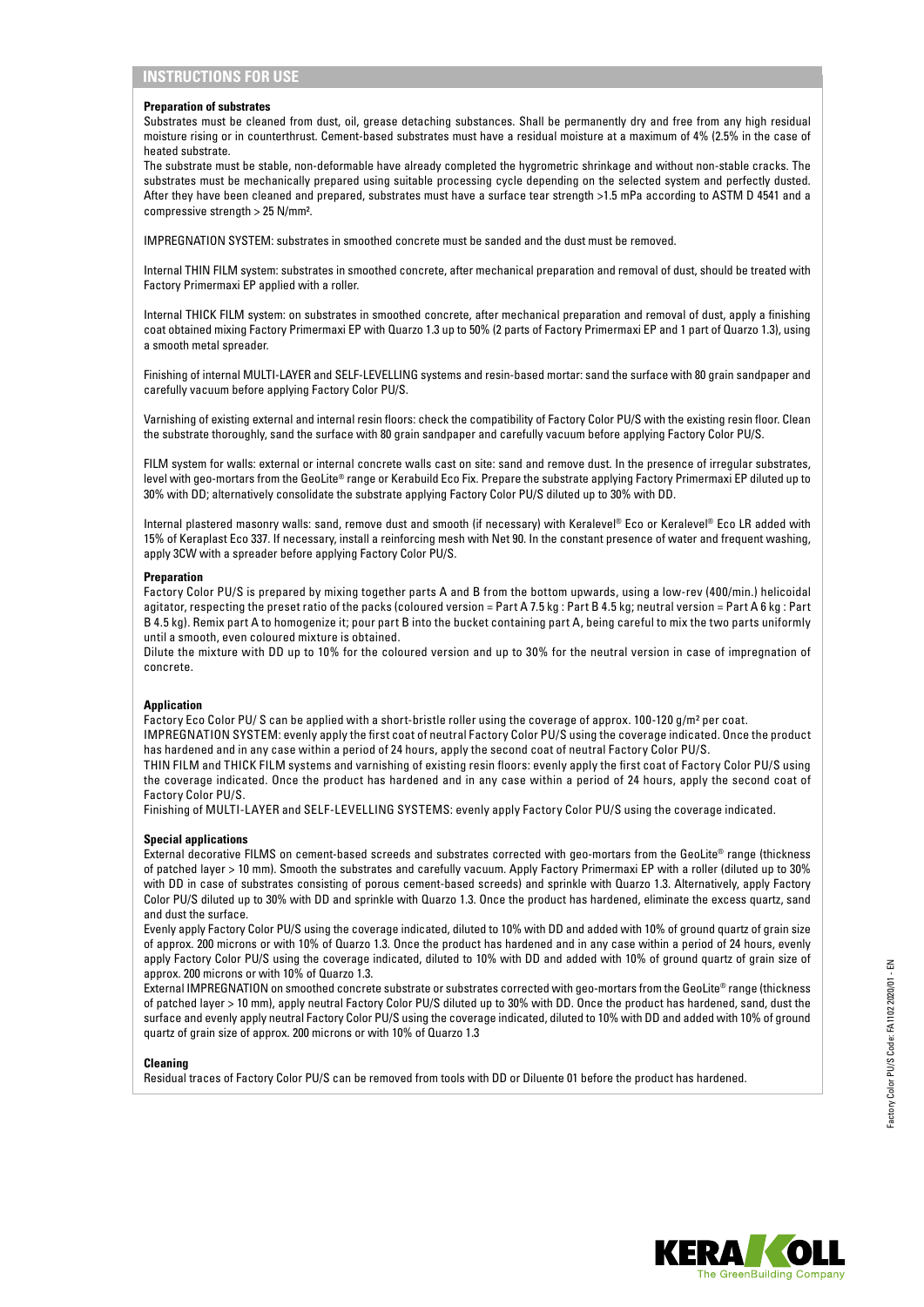# **SPECIAL NOTES**

Protect from sunshine, rain, frost and air currents for the first 24 hours.

External application is not recommended in direct sunlight, with temperatures above +25 °C.

A second layer of Factory Color PU/S should only be applied no less than 8 hours but no longer than 12 hours after the first coat and in any case within a period of 24 hours. After this time, the surface will have to be carefully sanded before laying the second coat over it.

Before subjecting the floor to washing or accidental or prolonged contact with aggressive chemical substances, wait until the product has completely hardened (min. 7 days).

## **ABSTRACT**

*The coloured finish of the multi-layer, self-levelling, resin-based film continuous covering, and resin-based mortar covering, will be created using a coloured high-performance eco-friendly liquid organic finish with a smooth semi-gloss effect, compliant with GreenBuilding Rating 1, such as Factory Color PU/S, by Kerakoll Spa, with a coverage of approx. 120 g/m² per coat.*

*The transparent impregnation of the smoothed concrete substrate will be created using a neutral high-performance eco-friendly finish with a smooth semi-gloss effect, compliant with GreenBuilding Rating 1, such as Factory Color PU/S, by Kerakoll Spa, with a coverage of approx. 120 g/m² per coat.*

# **TECHNICAL DATA COMPLIANT WITH KERAKOLL QUALITY STANDARD**

| Appearance                        | coloured liquid                                                                                                                                                                                                                                                                                      |  |  |
|-----------------------------------|------------------------------------------------------------------------------------------------------------------------------------------------------------------------------------------------------------------------------------------------------------------------------------------------------|--|--|
| Shelf life                        | $\approx$ 24 months in the original packaging                                                                                                                                                                                                                                                        |  |  |
| Warning                           | Protect from frost, avoid direct exposure to sunlight and sources of heat                                                                                                                                                                                                                            |  |  |
| Packaging:                        |                                                                                                                                                                                                                                                                                                      |  |  |
| - coloured                        | part A 7.5 kg bucket - part B 4.5 kg can                                                                                                                                                                                                                                                             |  |  |
| - neutral                         | part A 6 kg bucket - part B 4.5 kg can                                                                                                                                                                                                                                                               |  |  |
| Mixing ratio:                     |                                                                                                                                                                                                                                                                                                      |  |  |
| - coloured                        | Part A : Part B = $100:60$                                                                                                                                                                                                                                                                           |  |  |
| - neutral                         | part A : part B = $100:75$                                                                                                                                                                                                                                                                           |  |  |
| Shine factor:                     |                                                                                                                                                                                                                                                                                                      |  |  |
| - coloured                        | $\approx$ 50 - 55 gloss                                                                                                                                                                                                                                                                              |  |  |
| - neutral                         | $\approx$ 40 – 45 gloss                                                                                                                                                                                                                                                                              |  |  |
| Pot life                          | $\approx$ 30 min.                                                                                                                                                                                                                                                                                    |  |  |
| Temperature range for application | from +10 $\degree$ C to +30 $\degree$ C                                                                                                                                                                                                                                                              |  |  |
| Overlay times                     | min. 8-12 hrs / max. 24 hrs                                                                                                                                                                                                                                                                          |  |  |
| Foot traffic                      | $\approx$ 24 hrs                                                                                                                                                                                                                                                                                     |  |  |
| Interval before normal use *      | $\approx$ 48 hrs                                                                                                                                                                                                                                                                                     |  |  |
| Full hardening                    | $\approx$ 7 days                                                                                                                                                                                                                                                                                     |  |  |
| Coverage                          | approx. $100-120$ g/m <sup>2</sup> per coat                                                                                                                                                                                                                                                          |  |  |
| substrate.                        | * wait for a minimum of 7 days before subjecting the product to washing and/or contact with chemical substances<br>Values taken at +20 °C, 65% R.H.and no ventilation. Data may vary depending on specific conditions at the building site, i.e.temperature, ventilation and absorbency level of the |  |  |

# **PERFORMANCE**

| Resistance to BCA wear       | AR 0.5 Class                             |                   |
|------------------------------|------------------------------------------|-------------------|
| ıesive strenath              | R 2.0 Class                              | N 13892-8         |
| tance to impact:             | IR 20 Class                              | <b>ISO 6272-1</b> |
| ability in environments with | **.                                      |                   |
| letermining dirt collection  | $\Delta L < 0.5$ (limit $\Delta L < 3$ ) |                   |
| nur release                  | $\dim$ it < 1)                           |                   |
|                              | $\Delta E < 0.5$ (limit $\Delta E < 3$ ) |                   |

*Values taken at +20 °C, 65% R.H.and no ventilation. Data may vary depending on specific conditions at the building site.*

*\*\* Suitability in environments with foodstuffs is to be considered valid from the time the product is put into service. Food and/or foodstuffs must not be present during the application of the product.*